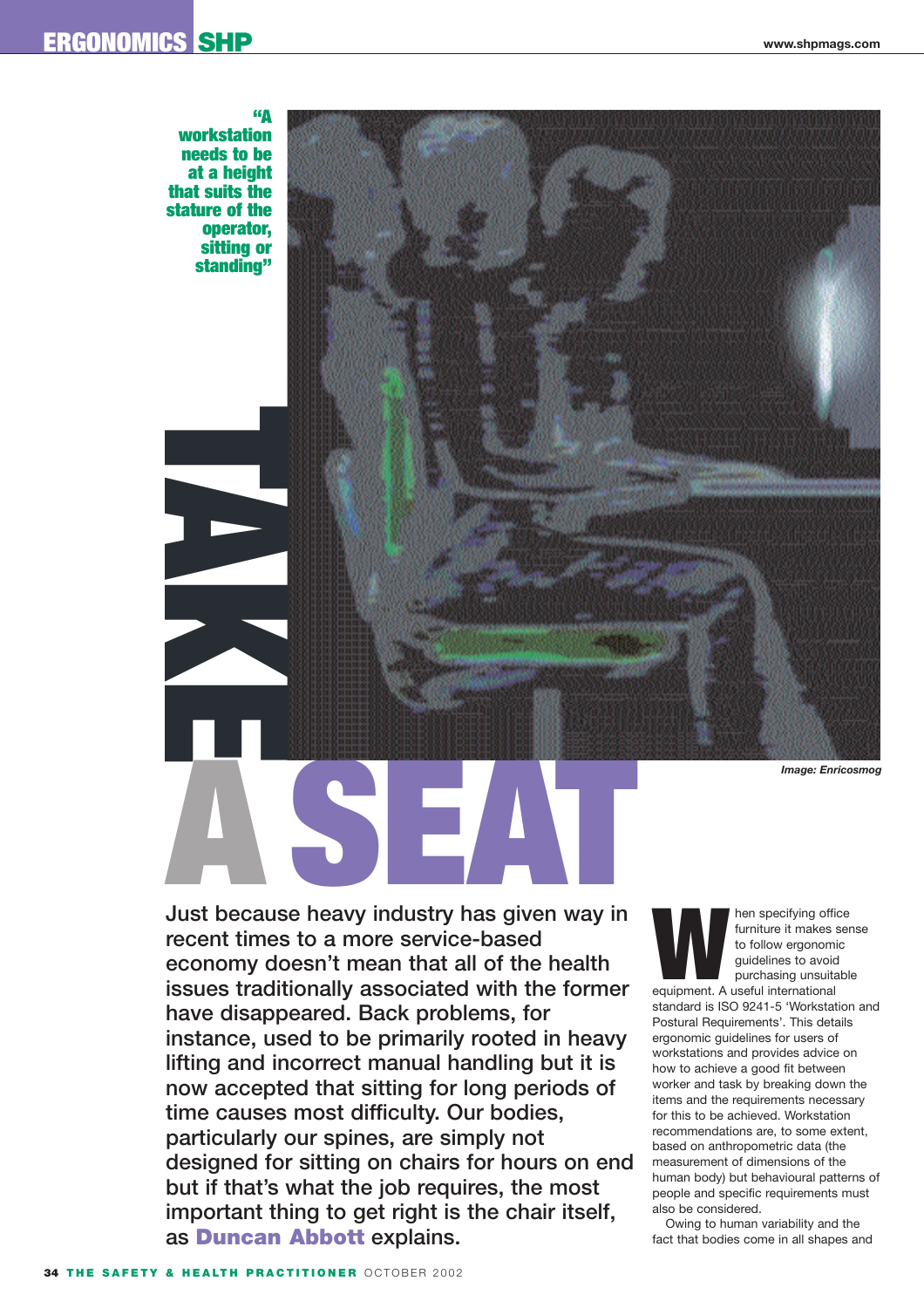# **"The chair – an integral part of the workstation in terms of user comfort – should be selected on the basis of adjustability and fit"**

sizes, product design has, by making products adjustable, tended to cover 90 per cent of the user population. To achieve this 'fit' designers consult anthropometric tables that contain body measurements for men and women aged 16 to 25 in the working population. To accommodate the 90 per cent of users, designers use two rules of thumb. Firstly, to ensure reach is achievable they take the measurement for the fifth percentile woman for each of the dimensions required. Secondly, to ensure that height is achievable for the tallest man, the 95th percentile man is used. The fifth percentile means that 5 per cent of the population is below this measurement, while the 95th percentile means that 5 per cent of the population is above it. Thus, a designer can ensure that 90 per cent of the population will be able to use the product. To accommodate users outside the 5th and 95th percentile ranges, i.e. 10 per cent of the user population, it will be necessary to purchase components not within the design range.

A workstation needs to be at a height that suits the stature of the operator, sitting or standing. Task and furniture should encourage change in posture by the user. Work organisation, job content and furniture design should encourage movement. Workstations must be capable of supporting several tasks – screen viewing, keyboard input, writing, reading and phone work. For input device use, the height of the support surface should allow comfortable and efficient posture of the upper arms, forearms and hands. Prolonged static sitting posture should be minimised and adjustment easily achieved by individual users. Ideally, the work surface should be height-adjustable and tiltable, if the task demands it.

### **The art of sitting**

The chair – an integral part of the workstation in terms of user comfort – should be selected on the basis of adiustability and fit. If these criteria are not considered, and the chair is selected because it is cheap, for example,

various problems can arise and are discussed below.

If seat height increases beyond the back of the knee (popliteal) height of the user, pressure will be felt on the underside of the thighs. This can reduce circulation to the lower limbs, leading to pins and needles, swollen feet, and considerable discomfort. Conversely, as height decreases the user will flex the spine more owing to the need to increase the angle between thigh and trunk. Seat height is also important in setting the hand position and is critical in determining lines of sight to ensure that visual elements of the task can be accommodated without putting undue load on the neck, shoulder and upper back. Users with a lower stature will require the chair height to be adjustable to put themselves at the correct working height, but a footrest may also be

necessary to reduce discomfort if the legs are not properly supported.

If chair depth is too long for the distance between the user's buttock and the back of the knee they can experience discomfort due to curvature of the mid-back and from having no back support. The back of the knees is covered in sensitive skin, which provides little padding over the tendons. Contact between this tender area and the seat should therefore be avoided. Seat depth can be modified by adjusting the backrest in relation to the seat, or by moving the seat pan in relation to the backrest. If seat depth is fixed, priority should be given to proper back support, as this is more important than supporting the whole length of the thighs.

Type of task and the layout of the workstation determine the height of the

### **Over to you**

While a supportive chair and ergonomically designed workstation can do much to help avoid musculoskeletal problems the behaviour of the individual user is equally important in ensuring that these problems are minimised.

If your employer has provided you with an ergonomic chair make sure you use it correctly by adjusting the settings to suit your body and the tasks you carry out while seated. If your back is not supported properly, your muscles become tired, causing you to slouch in order to give those muscles a rest. This, in turn, affects the natural curve of your spine, which can result in slipped or bulging discs.

Keeping the muscles in the back, shoulders and abdomen strong and flexible not only prevents them from getting tired so quickly but also helps them relax. It is a good idea, therefore, to do a series of stretching exercises for a few minutes every day, to improve flexibility. Sit-ups, half-press-ups, back relaxers, neck stretches and head rolls are just some of the exercises that can be easily accomplished by most people.

Taking regular breaks – in which you either get up from your chair and walk around, or execute a series of simple stretches in your seat – is also recommended.